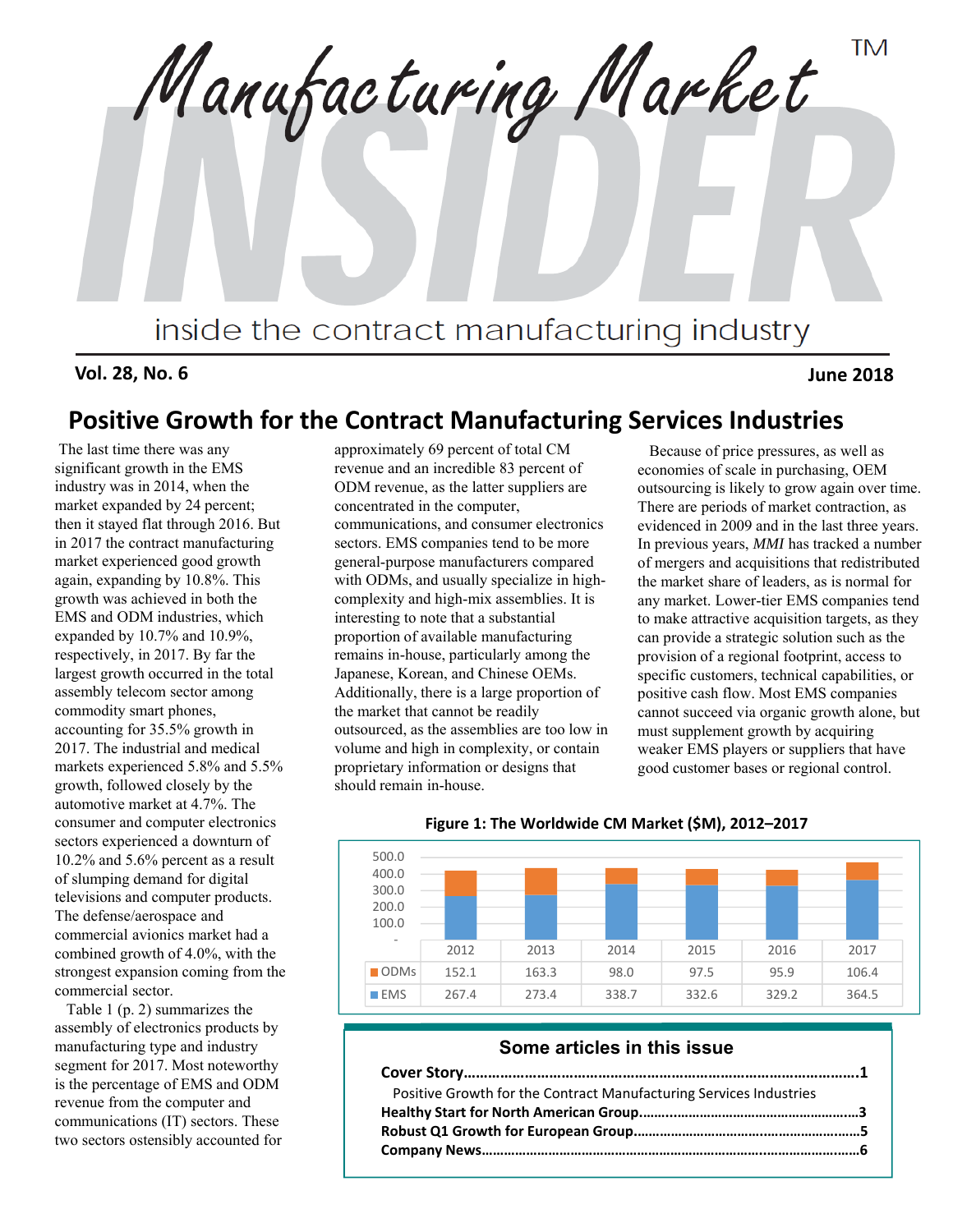## **Communications**

The CM communications market stayed relatively flat in 2015 and 2016 but expanded to nearly \$545 billion in  $2017$  (+ \$66 billion), achieving its highest growth ever in a single year. Tier 1 suppliers continue to dominate this segment, with Foxconn achieving \$79 billion in assembly revenue in 2017 (up \$21 billion from 2016), followed somewhat distantly by Pegatron (\$22 billion) and Flex (\$11 billion). This industry is expected to continue to grow as smart phones replace computers and tablets due to their comparable computing power. EMS firms still overwhelm this segment as a result of Foxconn's dominance, although ODMs are developing low-cost feature phones as a specialty in emerging economies.

## **Computers/Peripherals**

The CM computer market decreased by over \$20 billion in 2017 as desktop computers and tablets experienced a weakening in demand. Leading EMS companies in 2017 were Foxconn, Jabil, and Pegatron, whereas leading ODMs in 2017 were Quanta Computer, Compal Electronics, Inventec, and TPV. EMS firms still dominate this segment in 2017, although ODMs are driving LCD panel technology as a specialty. The computer market segment also includes peripherals such as monitors, storage systems, and printers. Monitors and printers are manufactured mostly in China today, as HP, Canon, and Epson either outsource or utilize their captive suppliers for assembly.

## **Consumer Electronics**

The consumer electronics market segment declined by more than \$18 billion in 2017 as a result of a slump in demand for digital TVs and other commodities that are experiencing shake-out. Once again, Foxconn was the largest player, with almost \$26 billion in revenue, mostly involving LCD/LED display products (TVs, monitors, etc.) since its purchase of Sharp in 2016. EMS firms continue to dominate this segment (thanks to Foxconn). The most popular products were LED televisions, set-top boxes, and video game consoles.

#### **Table 1: Worldwide Electronics Market by Source and Industry, 2017**

| <b>Total Assembly (\$M)</b> | <b>EMS</b> | <b>ODM</b>     | <b>OEM</b> | <b>Total</b> | Percent |
|-----------------------------|------------|----------------|------------|--------------|---------|
| Computer                    | 151,700    | 20,910         | 167,544    | 340,155      | 22.6%   |
| Communications              | 85,005     | 66,961         | 393,016    | 544,983      | 36.2%   |
| Consumer                    | 55,293     | 15,798         | 177,640    | 248.731      | 16.5%   |
| Industrial                  | 29,814     | 1,225          | 95,445     | 126,483      | 8.4%    |
| Medical                     | 18,359     | 194            | 49,082     | 67,636       | 4.5%    |
| Automotive                  | 12.644     | 1.334          | 90,988     | 104,966      | 7.0%    |
| Aviation/Defense/Other      | 11,726     | $\overline{a}$ | 59,468     | 71,195       | 4.7%    |
| <b>Total</b>                | 364.542    | 106.423        | 1,033,184  | 1,504,149    | 100.0%  |

## **Industrial**

The CM market for industrial products increased by \$7 billion in 2017. Flex emerged as the largest supplier to this segment, followed by Foxconn, Pegatron, and Jabil. Other industrial sectors, like clean energy, robotics, and HVAC, benefited. The ODM supplier market increased significantly in size due to growth opportunities in the APAC region.

## **Medical**

The CM medical equipment market increased \$3.5 billion in 2017, mainly resulting from new EMS opportunities. Jabil, Flex, and Sanmina are the leading suppliers in this category, followed somewhat distantly by Plexus, Venture, and Benchmark. The majority of outsourced medical product assemblies are performed by small to mediumsized EMS companies worldwide. ODM suppliers experienced a flat year in revenue for medical products in 2017, as assembly and outsourcing tend to be local and among the Tier 2–4 supplier base.

| Table 2: Top 10 CMs in Growth | 2016 (\$M) | 2017 (\$M) | Percent |
|-------------------------------|------------|------------|---------|
| Pan-International Industrial  | 571        | 863        | 51.1%   |
| <b>PC Partner</b>             | 752        | 1,098      | 46.0%   |
| Fabrinet                      | 977        | 1,420      | 45.4%   |
| V.S. Industry                 | 526        | 763        | 45.1%   |
| Venture                       | 2,083      | 2,901      | 39.3%   |
| Wistron                       | 20,478     | 27,501     | 34.3%   |
| <b>SMT Technologies</b>       | 258        | 343        | 32.9%   |
| Accton                        | 908        | 1,199      | 32.0%   |
| IMI                           | 843        | 1,091      | 29.4%   |
| <b>Compal Electronics</b>     | 23,795     | 29,197     | 22.7%   |

## **Automotive**

The automotive market segment continues to be one of the bright spots in the CM market as the latest electronic guidance (self-driving) and navigation systems become more essential to the automobile. Growth in the automotive sector was approximately \$5.0 billion in 2017. OEMs prefer to outsource noncritical assemblies, such as instrument panel subsystems containing a microcontroller and sensors (federally mandated assemblies such as emission control and ABS are typically not outsourced).

## **Commercial Aviation, Defense, and Other Transportation**

The combined market segment for all aerospace and military/defense spending for electronic assemblies increased by only \$2.6 billion in 2017, despite the dramatic increase in spending for in-flight devices, including on-board entertainment and Internet services. North American top-tier EMS firms are the primary suppliers to this sector and include Celestica, Ducommun, Plexus, and Sanmina.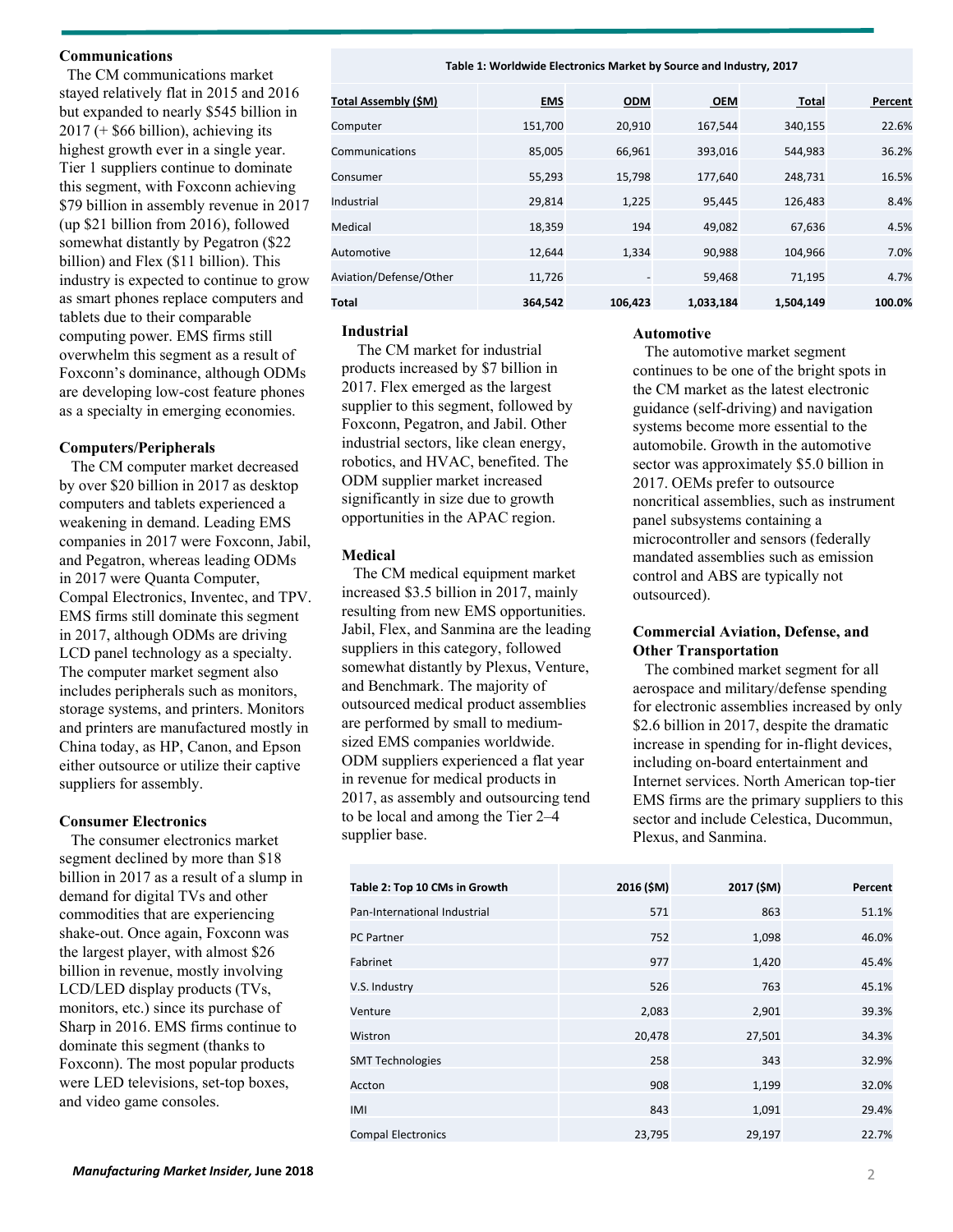While the market for EMS may have been flat for the last few years, there were some surprising winners in terms of revenue growth in 2017. Table 2 (p. 2) summarizes the top ten companies with the highest revenue growth in 2017.

Pan-International's growth was entirely organic, but the company will not share with us the secret of its

# *Healthy Start for North American Group*

For a group of eight mid-tier and smaller EMS providers based in North America, combined Q1 sales grew from the year-earlier period. The group's revenue rose 9.6% year over year, as the group started on a positive note with strong growth on which to build in subsequent quarters. The US economy started on a stronger footing, too, which increased at an annual rate of 2.3 percent in the first quarter of 2018, according to the estimate released by the Bureau of Economic Analysis. Thus, this North American group as a whole outgrew the US economy by 730 basis points versus a year earlier, which could be a good sign.

success. PC Partner is an Asian ODM that achieved growth in the computer industry where others could not. Fabrinet achieved exceptional growth as a result of its focus on the optical devices market for the communications sector. V.S. Industry is one of the top performers in the EMS industry, *MMI*  has found. Venture has been secretive about its growth strategy, which

If the group can continue to maintain this growth rate for the rest of the year, then it should see annual growth above what is projected for the economy; the International Monetary Fund is estimating 2.7% GDP growth for the US economy in 2018.

This North American group of eight mid-tier and smaller providers posted weaker annual growth in a comparison with a cohort of large competitors. On a year-over-year basis, collective sales growth of the mid-tier and smaller providers in Q1 was 110 percentage points lower than that of the six largest US-traded EMS providers (Chart 1, p. 4). Overall, bigger was better in this analysis.

In a quarter-over-quarter comparison, however, the six US-traded EMS

resolves around its customer base of HP and Cisco. Wistron has benefited from its assembly of Apple products. IMI has leveraged its growth through acquisitions and concentration on the automotive sector, in which it was ranked fifth worldwide in 2017.

*The above discussion is excerpted from*  The Worldwide Electronics Manufacturing Services Market – 2018 Edition*, by NVR.*

providers posted an inferior result, with a sales decline of –4.7% versus an increase of 4.4% for the eight North American EMS providers.

Q1 revenue for the mid-tier and smaller group totaled \$729.7 million, compared with \$665.7 million in the same period a year ago. Year-on-year sales declines at three providers were essentially offset by increases at five providers. **IEC Electronics** recorded by far the highest sales growth at 48.7%. **Kimball Electronics** came in at second with 15.3% growth year over year. **Nortech Systems** posted the biggest decline, at –6.6%; **KeyTronic** had a –4.6% decline and **Sparton** a –1.5% decline (Table 3, below).

Versus the prior quarter, Q1 sales for the group of eight increased 4.4%.

| Table 3: 1Q2018 and Year-over-Year GAAP Results for Eight Mid-Tier and Smaller EMS Providers<br><b>Based in North America (M\$ or %)</b> |                             |                      |                       |                             |                       |                                      |                               |                                      |                               |                        |                               |                                   |                            |                                   |
|------------------------------------------------------------------------------------------------------------------------------------------|-----------------------------|----------------------|-----------------------|-----------------------------|-----------------------|--------------------------------------|-------------------------------|--------------------------------------|-------------------------------|------------------------|-------------------------------|-----------------------------------|----------------------------|-----------------------------------|
| <b>Company</b>                                                                                                                           | <b>1Q18</b><br><b>Sales</b> | 4Q17<br><b>Sales</b> | Qtr.-<br>Qtr.<br>Chg. | <b>1Q17</b><br><b>Sales</b> | $Yr -$<br>Yr.<br>Chg. | <b>1Q18</b><br><b>Gross</b><br>Marg. | 4Q17<br><b>Gross</b><br>Marg. | <b>1Q17</b><br><b>Gross</b><br>Marg. | <b>1Q18</b><br>Oper.<br>Marg. | 4Q17<br>Oper.<br>Marg. | <b>1Q17</b><br>Oper.<br>Marg. | <b>1Q18</b><br><b>Net</b><br>Inc. | 4Q17<br><b>Net</b><br>Inc. | <b>1Q17</b><br><b>Net</b><br>Inc. |
| <b>Stand-Alone EMS Providers</b>                                                                                                         |                             |                      |                       |                             |                       |                                      |                               |                                      |                               |                        |                               |                                   |                            |                                   |
| KeyTronic                                                                                                                                | 108.4                       | 111.7                | $-3.0$                | 113.6                       | $-4.6$                | 7.5%                                 | 7.9%                          | 8.0%                                 | 0.7%                          | 1.5%                   | 1.6%                          | 0.6                               | $-2.3$                     | 1.0                               |
| Sparton                                                                                                                                  | 93.9                        | 97.8                 | $-4.0$                | 95.4                        | $-1.5$                | 16.9%                                | <b>18.9%</b>                  | 15.5%                                | 2.5%                          | 3.9%                   | 1.6%                          | 0.6                               | $-9.0$                     | 0.4                               |
| <b>SMTC</b>                                                                                                                              | 37.1                        | 34.4                 | 7.8                   | 33.2                        | 11.7                  | 10.4%                                | 7.5%                          | 10.7%                                | 0.9%                          | $-0.8%$                | $-0.6%$                       | < 0.1                             | $-0.9$                     | $-0.4$                            |
| SigmaTron                                                                                                                                | 65.7                        | 73.0                 | $-9.9$                | 62.2                        | 5.7                   | 9.0%                                 | 9.7%                          | 9.2%                                 | 0.4%                          | 2.0%                   | 0.5%                          | 0.0                               | 0.7                        | 0.0                               |
| <b>IEC Electronics</b>                                                                                                                   | 31.8                        | 21.2                 | 50.2                  | 21.4                        | 48.7                  | 15.1%                                | 7.2%                          | 10.7%                                | 5.9%                          | $-6.0%$                | $-1.8%$                       | 1.6                               | $-1.5$                     | $-0.6$                            |
| Nortech<br>Systems                                                                                                                       | 26.4                        | 25.6                 | 3.4                   | 28.3                        | $-6.6$                | 11.4%                                | 8.4%                          | 10.9%                                | $-0.5%$                       | $-3.4%$                | $-0.8%$                       | $-0.4$                            | $-2.2$                     | 0.0                               |
| Kimball<br>Electronics                                                                                                                   | 283.9                       | 258.2                | 3.4                   | 232.9                       | 15.3                  | 8.1%                                 | 8.1%                          | 8.0%                                 | 3.9%                          | 3.9%                   | 4.1%                          | 10.7                              | 8.3                        | 8.1                               |
| Subtotal/Avg.                                                                                                                            | 647.3                       | 621.8                | 4.1                   | 587.0                       | 10.3                  |                                      |                               |                                      |                               |                        |                               | 13.3                              | $-6.9$                     | 8.4                               |
| <b>EMS Unit of Larger Public Company</b>                                                                                                 |                             |                      |                       |                             |                       |                                      |                               |                                      |                               |                        |                               |                                   |                            |                                   |
| Ducommun**                                                                                                                               | 82.4                        | 77.2                 | 6.7                   | 78.7                        | 4.7                   |                                      |                               |                                      |                               |                        |                               |                                   |                            |                                   |
| Total/Avg.                                                                                                                               | 729.7                       | 699.0                | 4.4                   | 665.7                       | 9.6                   |                                      |                               |                                      |                               |                        |                               |                                   |                            |                                   |
| **Financial Data for Ducommun LaBarge Technologies (DLT) segment of Ducommun, Inc. has been included.                                    |                             |                      |                       |                             |                       |                                      |                               |                                      |                               |                        |                               |                                   |                            |                                   |

*Manufacturing Market Insider,* **June 2018** 3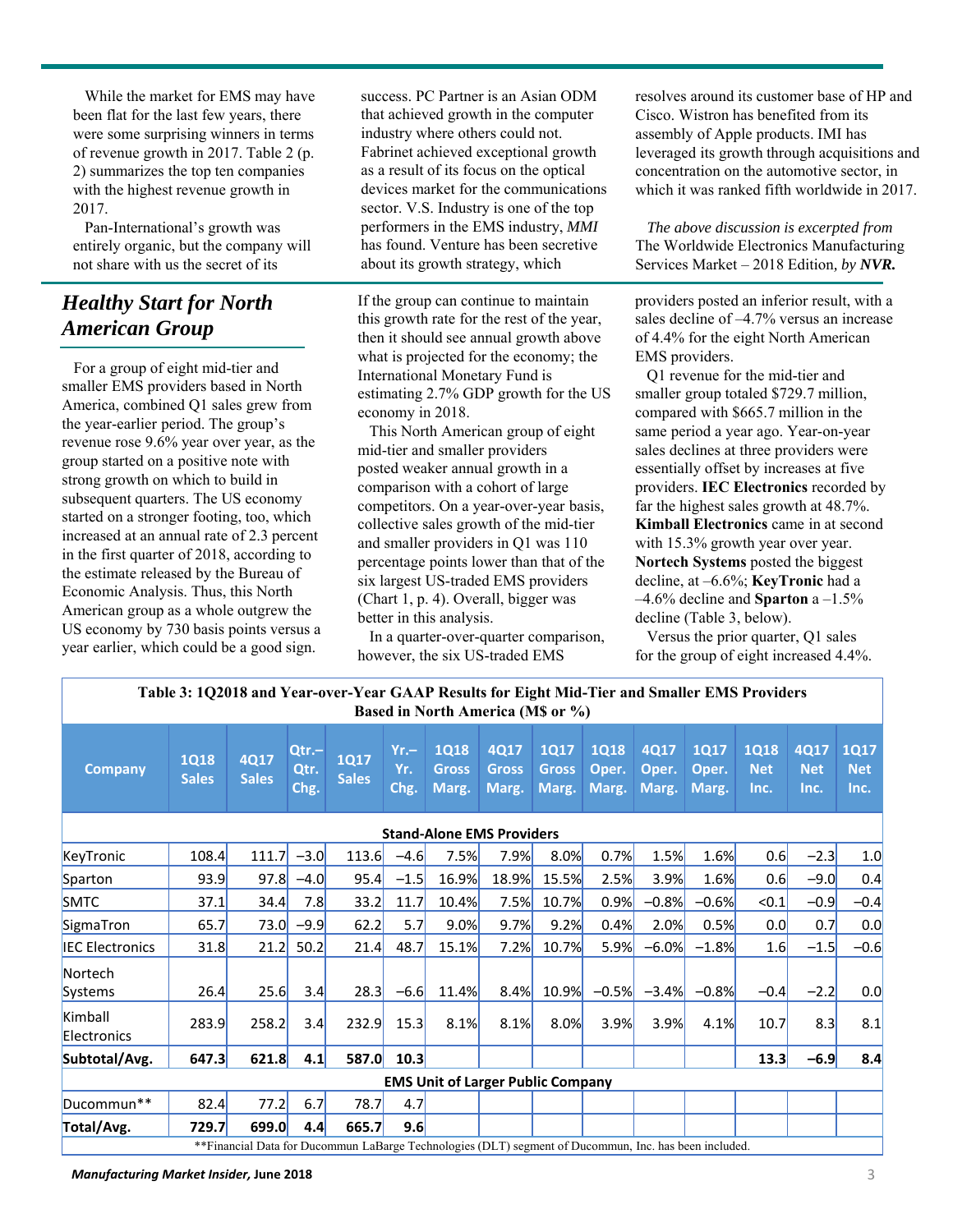

**Chart 1: Q1 Sales Growth Year Over Year**

## **Chart 2: Q1 Sales Growth Quarter to Quarter**



As stated above, the six largest UStraded EMS firms were considerably outperformed by the mid-tier and smaller providers (Chart 2). It appears

that the mid-tier and smaller providers, despite being collectively more subject to seasonality due to their significant amounts of consumer and computing sales, are holding their own in Q1.

Five out of the eight North American providers saw their Q1 sales increase from the prior quarter, with IEC Electronics registering two-digit growth. The sequential increases at those five providers outweighed the declines at the other three players—**SigmaTron**, Sparton, and KeyTronic (Table 3).

The group of eight mid-tier and smaller providers consists of seven companies in the EMS space, all publicly traded, and one EMS unit, which is **Ducommun LaBarge Technologies** (DLT, a.k.a. the Electronic Systems division), a unit within the larger publicly held corporation that is Ducommun.

For the seven stand-alone providers, net income in Q1 amounted to \$13.3 million, up from a combined net loss of \$6.9 million in the prior quarter and up from net income of \$8.4 million a year earlier. The year-over-year increase in net income occurred in tandem with a 10.3% increase in sales versus a year ago. Q1 net margin came in at 2%, up 62 basis points year over year. Four of seven providers reported an increase in net income compared to a year ago.

### **A Brief Look at Each Provider**

**KeyTronic Corporation** (NASDAQ: KTCC). For the third quarter of its fiscal year 2018, KeyTronic reported total revenue of \$108.4 million, compared to \$113.6 million in the same period of fiscal year 2017. For the first nine months of fiscal year 2018, total revenue was \$329.3 million, compared to \$349.3 million in the same period of fiscal year 2017.

For the third quarter of fiscal year 2018, the company had net income of approximately \$0.6 million or \$0.06 per share, compared to net income of \$1.0 million or \$0.09 per share for the third quarter of fiscal year 2017. As expected, the results for the third quarter of fiscal year 2018 include expenses in connection with a binding arbitration hearing and severance expenses related to streamlining the company's facilities in Mexico, totaling \$0.10 per diluted share. For the first nine months of fiscal year 2018, net income was \$0.9 million or \$0.08 per share, compared to net income of \$4.3 million or \$0.39 per share for the same period of fiscal year 2017.

For the third quarter of fiscal year 2018, gross margin was 7.5% and operating margin was 0.7%, compared to 8.0% and 1.6%, respectively, in the same period of fiscal 2017.

For the fourth quarter of fiscal year 2018, the company expects to report revenue in the range of \$112 million to \$117 million, and earnings in the range of \$0.11 to \$0.16 per diluted share. These expected results assume an effective tax rate of 20% in the quarter.

Most of company's new programs continued to ramp steadily during the third quarter of fiscal 2018, though its productivity was adversely impacted by industry-wide shortages in key components and an unexpected delay from one large new customer.

At the same time, the company has continued to win significant new business from both EMS competitors and existing customers, including five new programs involving gaming equipment, medical devices, and a consumer security product.

**Sparton Corporation** (NYSE: SPA). For 3Q2018, the company reported net sales of \$93.9 million. Gross profit margin was 18.8%. SG&A expenses were \$13.3 million, or 14.1% of sales; adjusted SG&A was \$12.8 million, or 13.7% of sales. Adjusted EBITDA was \$6.0 million, a 6.4% adjusted EBITDA margin.

On March 5, 2018, Sparton Corporation ("Sparton") announced the termination by Sparton and Ultra Electronics Holdings plc ("Ultra") of their July 7, 2017 merger agreement as a result of the staff of the United States Department of Justice (the "DOJ") informing the parties that it intended to recommend that the DOJ block the merger.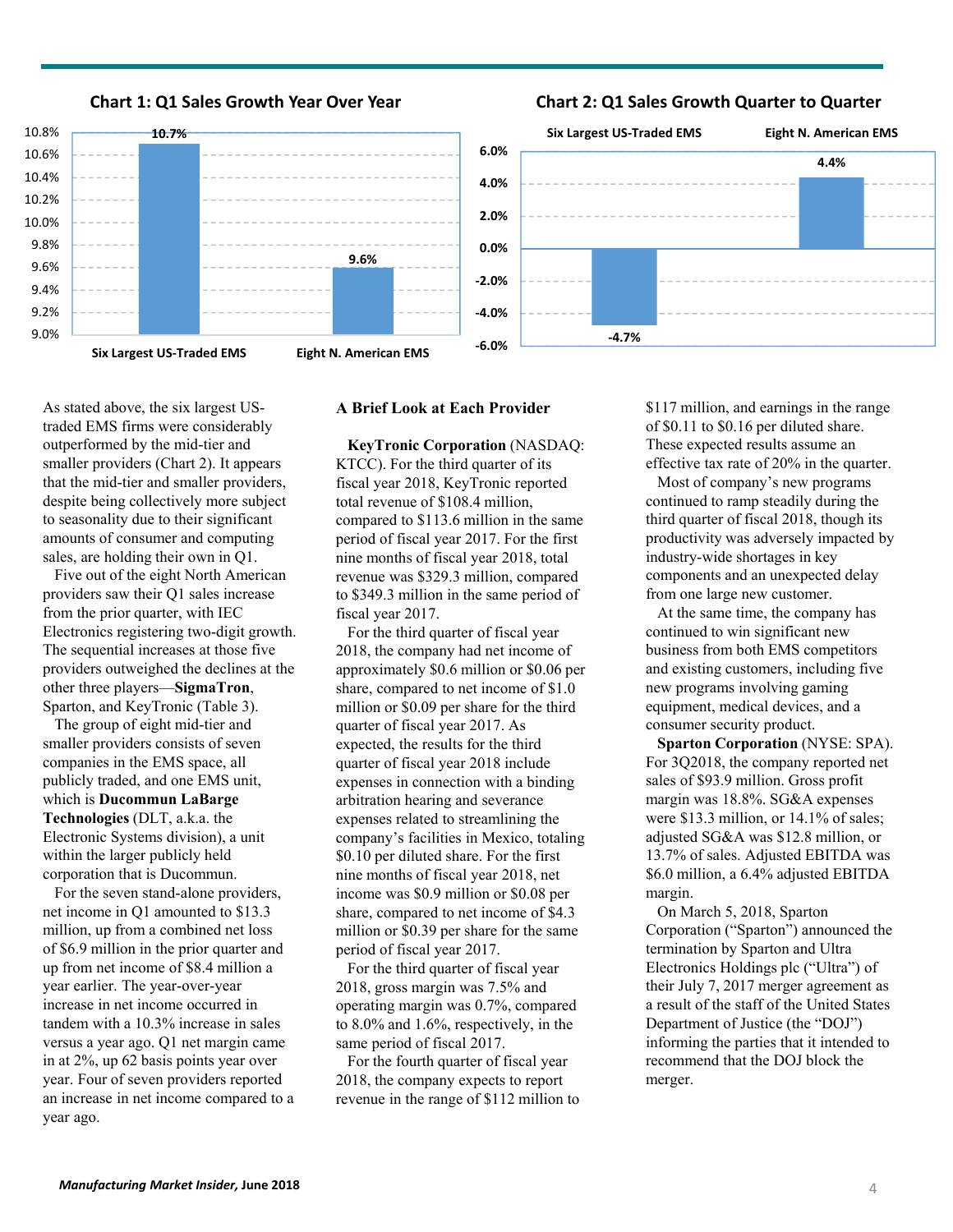The year-to-date free cash flow was affected by an increase in accounts receivable, principally derived from domestic sonobuoy production. This increase was as a result of the timing of production, and payments on such receivables are anticipated in Q4. Additionally, the company continues to work with its banks, and recently amended its credit facility.

Also on March 5, 2018, Sparton announced that, during the DOJ's review of Sparton's proposed merger with Ultra, the United States Navy (the "Navy") expressed the view that instead of the parties proceeding with the merger, each party should enhance its ability to independently develop, produce, and sell sonobuoys and over time work toward eliminating their use of the Sparton and Ultra joint venture for such activities.

**SMTC Corporation** (NASDAQ: SMTX). Revenue for the first quarter 2018 was \$37.1 million, up 11.7% from \$33.2 million in the first quarter of 2017. Gross profit was \$3.9 million or 10.4%. Net income was \$8,000, or \$0.00 per share, an improvement of \$385,000, compared to a net loss of (\$377,000) or \$(0.02) reported in the first quarter of 2017. Adjusted EBITDA was \$0.9 million in the first quarter of 2018 compared to –\$0.3 million in the first quarter of 2017 and \$1.2 million in the fourth quarter of 2017. The decrease in the first quarter of 2018 compared to the prior quarter was due to expected lower seasonal revenue in the first quarter.

**SigmaTron International, Inc.** (NASDAQ: SGMA). Revenues increased to \$65.7 million for the third quarter of fiscal 2018 from \$62.2 million for the same quarter in the prior year. Net income for the quarter was \$31,338 compared to a net loss of \$47,852 for the same period in the prior year. Basic and diluted earnings per share were each \$0.01 for the quarter ended January 31, 2018, compared to basic and diluted loss per share each \$0.01 for the same quarter in fiscal 2017.

Sales volume increased for the threeand nine-month periods ended January 31, 2018 as compared to the prior year

in the industrial electronics, fitness, gaming, auto, and medical/life science marketplaces. During the three- and nine-month periods ended January 31, 2018, sales in the consumer electronics and appliance marketplaces decreased compared to the same period in the prior year. Sales in the first nine months increased due to increasing demand from existing and new customers.

The company reported a small profit for the third fiscal quarter ended January 31, 2018. This was the result of a slowing trend in revenue due to the holidays and customers evaluating inventory levels. This, coupled with the continued component shortages, had the dual effect of lowering revenue and increasing inventory levels. The component shortages will continue into the fourth fiscal quarter. The component shortages have been driven by the overall stronger economy and increased emphasis on electric vehicles and server farms as well as cell phones.

**IEC Electronics Corp.** (NYSE: IEC). IEC reported revenues of \$31.8 million for the second quarter of fiscal 2018, an increase of nearly 49% as compared to revenues of \$21.4 million for the second quarter of fiscal 2017. Gross profit margin for the second quarter of fiscal 2018 was 15.1% as compared to 10.7% in the same quarter of 2017. Selling and administrative expenses increased on a dollar basis to \$2.9 million, but decreased as a percentage of sales to 9.2%, as compared to \$2.7 million or 12.5% of sales in the second quarter of fiscal 2017. The company reported net income of \$1.6 million for the second quarter of fiscal 2018, or \$0.15 per share, compared to a net loss of \$0.6 million, or a loss of \$0.06 per share, in the second quarter of fiscal 2017.

Revenues for the first six months of fiscal 2018 increased 25% to \$52.9 million as compared to \$42.3 million in the same period of fiscal 2017. Gross profit margin for the first six months of fiscal 2018 was 11.9% as compared to 9.6% in the first six months of fiscal 2017. Selling and administrative expenses increased on a dollar basis to \$5.7 million, but decreased as a percentage of sales to 10.8%, as compared to \$5.1 million or 12.0% of sales in the first six months of fiscal 2017. Net income for the first six months of 2018 was \$1.1 million, or \$0.11 per share, compared to a net loss of \$1.5 million, or a loss of \$0.14 per share, in the same prior-year period.

The company has delivered strong second-quarter results, characterized by significant revenue growth, gross margin improvement, and a return to profitability. As expected, its conversion of backlog to sales improved during the quarter, including the shift of several program deliveries from the first quarter to the second quarter. Importantly, its sales pipeline and backlog continue to grow as a result of its ability to generate new program activity from existing customers and to attract new customers.

# *Robust Q1 Growth for European Group*

First-quarter sales in euros for a group of five European EMS providers rose 14% year over year, considerably above the European Union's GDP growth rate. Revenue for the five mid-sized providers totaled  $€475.4$  million, up from  $€416.9$  million in the year-ago quarter. As a group, the five providers made a good start in 2018 with a healthy year-over-year increase in Q1.

Sales grew from a year earlier at all of the five providers and all five were able to achieve double-digit gains (Table 4, p. 6). At **Neways Electronics International**, Q1 net turnover increased fully organically by 13.7% on a year-over-year basis. The semiconductor and industrial sectors made particularly strong contributions to the higher turnover. Turnover in the medical and automotive sectors remained at the same level as in 1Q2017, while turnover from the defense sector declined slightly.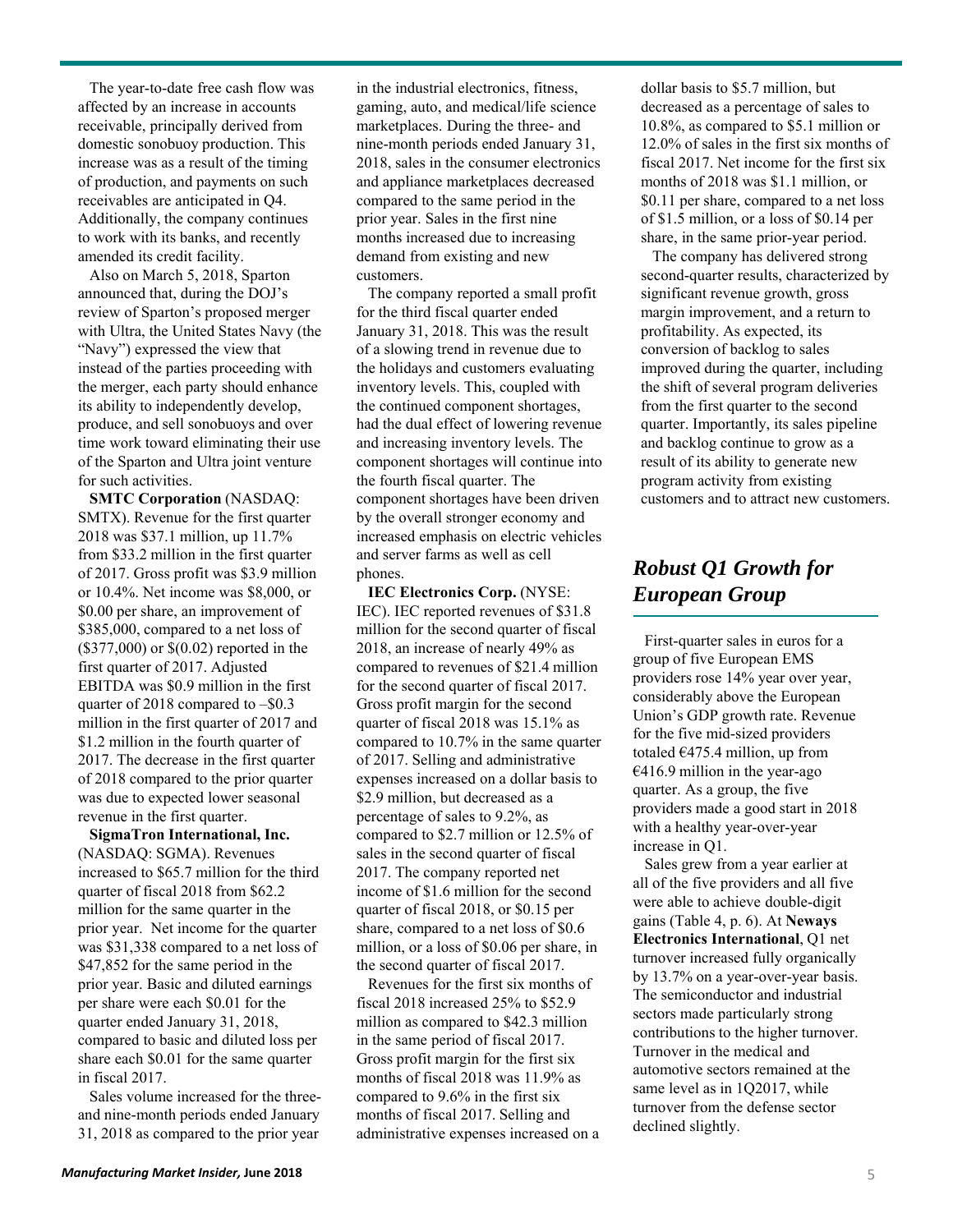Neways recorded a 15.6% year-onyear increase in order intake in the first quarter. The order book stood at €281.8 million at the end of the quarter, a significant increase from the

 $€205.9$  million at the end of March 2017. The increase in the order book was largely the result of higher demand in the automotive sector. The increases in order intake and order book reflect continued growth, especially in the semiconductor, industrial, and automotive sectors. The order book was also higher than at year-end 2017 ( $\epsilon$ 263.6 million).

As for **Scanfil**, its Q1 sales increased by 14.2% year over year. Its turnover was €139.6 million and operating profit  $£10.3$  million. The first-quarter turnover increase was supported by growth in almost all customer segments, especially the "Other Industries" customer segment. Turnover was very good and grew with new customers by  $£13.8$  million (107.6%). The "Medtech, Life Science & Environmental Measurements" customer segment grew  $\epsilon$ 4.9 million (24.4%) from the previous year. In the "Networks & Communications" segment, however,

# *Company News*

there was a decline. The largest customer accounted for 11% of turnover and the top ten customers accounted for 58% of turnover.

At **LACROIX Electronics**, Q1 sales increased 12.3% year over year. LACROIX Electronics confirms its dynamic growth, which continues to be driven by business in Poland and supported by positive contributions from all its industrial sites.

**Kitron** saw its Q1 revenue grow 11.3% from a year earlier in its NOK reporting currency. Revenue growth compared to the same quarter last year was particularly strong in the Industry market sector. Energy/Telecoms and Medical Devices also recorded solid growth, while Defense/Aerospace declined. Offshore/Marine grew from a very low level. Orders received in the quarter were NOK514 million (NOK 620 million), a decrease of 17%, illustrating that there will be variations from quarter to quarter, particularly within Defense/Aerospace, although the underlying trend is intact. Revenue from customers in the Swedish market represented a 41.1% share of the total revenue during the first quarter (43.1%). The Norwegian

market represented 17.5% of Kitron's total revenue in the first quarter (24.0%). The Defence/Aerospace sector revenue decreased by 21.0% compared to last year. The Energy/Telecoms sector revenue increased by 12.0% compared to last year. Revenue in the Medical Devices sector increased by 8.6% compared to the same period last year. For 2018, Kitron expects revenue to grow to between NOK2,500 and NOK2,700 million.

Finally, **Connect Group** reported that Q1 sales increased by 19.5% from the same period last year. Taking account of the gap caused by the loss of the ASML business in mid-2016 ( $€9.7$ million), this can be equated with a 16.7% increase in turnover through increased sales of its product range to existing and new customers. The increase was mainly achieved in its plants in the Czech Republic and Romania, meaning that these plants were under great pressure over the last few months to boost their production capacity. On the positive side, orders are up to almost  $E117$  million, the highest level ever known at Connect Group. In mid-2018, company expects to gain further production space in its Romanian subsidiary.

## **Table 4: 1Q2018 Results for Five European EMS Providers (M**€ **or %)**

| <b>Company</b><br>(in order of<br>1Q18 sales) | <b>Headquarters</b> | <b>Reports</b><br>in Euros | <b>1Q18</b><br><b>Sales</b> | <b>1Q17</b><br><b>Sales</b> | Yr.-Yr.<br>Chg. |
|-----------------------------------------------|---------------------|----------------------------|-----------------------------|-----------------------------|-----------------|
| Neways<br>Electronics<br>International        | <b>Netherlands</b>  | Yes                        | 122.3                       | 107.6                       | 13.7%           |
| Scanfil                                       | Finland             | Yes                        | 139.6                       | 122.2                       | 14.2%           |
| LACROIX<br>Electronics                        | France              | Yes                        | 79.3                        | 70.6                        | 12.3%           |
| Kitron                                        | Norway              | No                         | 68.7                        | 61.7                        | 11.3%           |
| Connect<br>Group                              | Belgium             | Yes                        | 65.5                        | 54.8                        | 19.5%           |
| Total/Avg.                                    |                     |                            | 475.4                       | 416.9                       | 14.0%           |
|                                               |                     |                            |                             |                             |                 |

Results in non‐euro currencies were converted to euros by applying a three‐month average exchange rate for the corresponding quarter. Average exchange rates were obtained from OANDA. Note: For Connect Group we have considered its second‐half 2017 figures.

# **Facility from Pioneer Corporation VTech Holdings, Limited** announced that it has signed an

**VTech to Acquire Manufacturing**

agreement with Pioneer Corporation under which VTech will acquire a manufacturing facility in Malaysia owned by **Pioneer Technology** (Malaysia) Sdn. Bhd., a subsidiary of Pioneer Corporation.

The acquisition of the manufacturing facility includes its fixed assets and business in manufacturing high-performance audio equipment tailored for DJs, producers, and artists to inspire their work and performance. This will strengthen VTech Contract Manufacturing Services' (CMS's) leading position as a manufacturer of professional audio equipment. It also adds 25% to its manufacturing capacity, with further potential for expansion.

This acquisition will further enhance VTech CMS's expertise in professional audio equipment. As part of its strategic initiatives, the addition of a manufacturing site outside of China expands its global footprint in serving the needs of its customers.

VTech will fund the transaction through internal resources. The acquisition is expected to close in the third quarter of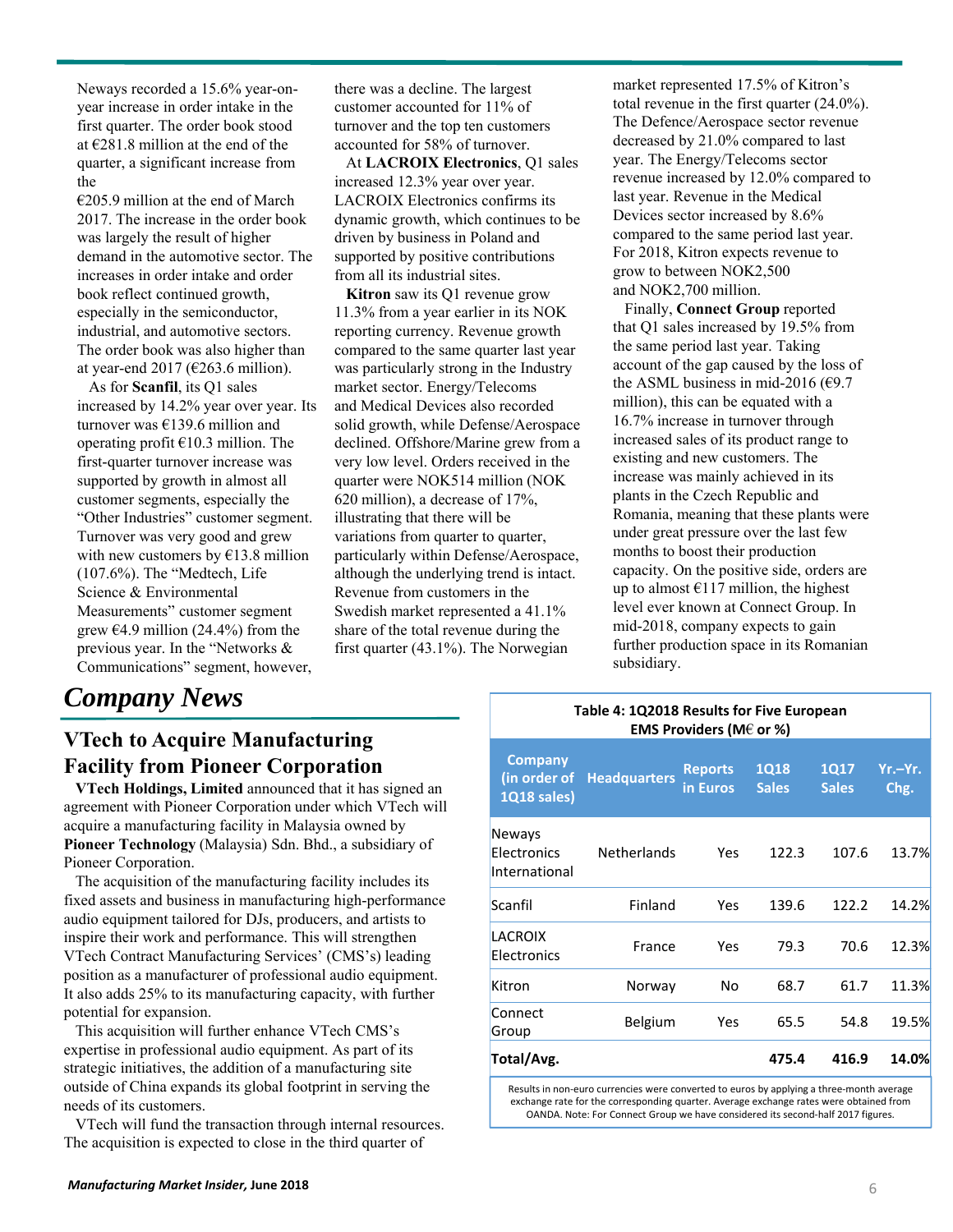2018 and is subject to certain closing conditions in the agreement.

# **Jabil Expands in Israel with Opening of Optics Technology Innovation Center**

**Green Point**, a division of **Jabil, Inc**. (NYSE: JBL), announced the opening of its new 2,000-square-meter Optics Technology Innovation Center in Haifa, Israel. This development and manufacturing center will provide the Israeli tech community—already recognized for driving worldwide innovations—with additional opportunities in computational cameras, projection systems, and combined solutions.

The new Jabil Optics facility, located in the Matam Park in Haifa, meets the growing demands of Jabil customers who are looking for specialized expertise and resources for complex assembly and integration of optoelectronic systems. This includes optical design; development and manufacturing capabilities for camera modules; and projection systems being produced in this facility. These solutions are important assets for smart phones, tablets, e-readers, and laptops, as they prepare to serve mobile, virtual, augmented, and extended reality products seeing rapid growth and adoption. The center will also create leading-edge automotive products and solutions, including advanced driverassistance components, DMS systems, heads-up display units, and LiDAR systems.

## **Logic PD Acquired by Compass Group Equity Partners**

Electronics manufacturing services (EMS) and design and engineering company **Logic PD** announced that the company has recently been acquired by **Compass Group Equity Partners**, a private equity firm based in St. Louis, Missouri. Compass Group acquired 100 percent of the shares of Logic PD, which had previously been held by Denver, Colorado–based CHB Capital Partners.

The acquisition will have no impact on the company's operations and more than 300 employees. Logic PD President and Chief Executive Officer Bruce DeWitt will continue in his current leadership role under Compass Group ownership, as will the other members of Logic PD's management team.

Compass Group will expand Logic PD's capabilities and manufacturing footprint to include Dayton, Ohio, an aerospace manufacturing hub, and Atlanta, Georgia, one of the fastest growing high-tech regions in the nation.

In conjunction with the ownership change, Logic PD expects to continue upgrading its facilities and equipment over the next year. This includes new surface-mount technology (SMT) equipment, which the company plans to install during 3Q2018. New investments in Logic PD's embedded products portfolio will also be accelerated in 2018.

## **TT Electronics Acquires Precision**

The UK's **TT Electronics** keeps expanding its presence and capabilities, this time via the acquisition of US-based **Precision**, a designer and manufacturer of precision electromagnetic product solutions for critical applications.

Based in Minneapolis, Minnesota, Precision has around 160 employees supporting customers in the medical, industrial, and aerospace and defense markets.

The US company brings new design, simulation, and manufacturing capabilities to TT in electromagnetics, one of its focus areas for growth. Precision's products are primarily sold for medical applications, including pacemakers, neurological implants, and other in-body equipment, as well as external diagnostic equipment such as dialysis machines and MRI scanners, a press release reads.

Through this acquisition TT will provide Precision with customer and market access in Europe and Asia, supported by a global Field Application Engineering team and distribution network. TT's operating footprint will provide significant manufacturing and supply chain capabilities in Asia to support customers in the region.

# **Foxconn/Sharp Scoop Up Toshiba's PC Business**

Following the bankruptcy of its nuclear energy subsidiary

**Westinghouse**, **Toshiba** is looking at various measures to get back on its feet. The PC business seems to be next on the review list.

Toshiba and **Sharp** signed a share purchase agreement that anticipates completion of all necessary procedures, including government approvals and the transfer of the stock, by October 1, 2018. After the share transfer is closed, **Toshiba Client Solutions** (TCS) will be deconsolidated from **Toshiba Group**.

Toshiba transferred its PC business to TCS on April 1, 2016 as part of a wideranging structural reform. TCS subsequently implemented a series of measures to stabilize the business, including shifting its focus to B2B operations, reviewing personnel and operating sites, and ending ODM procurement, while also investigating various strategic options with third parties.

As a result of these considerations, Toshiba has determined that the best way to strengthen TCS, increase its corporate value, and also secure global competitiveness and continued development of the business is to select Sharp as its partner.

Accordingly, Toshiba has decided to transfer 80.1% of its TCS shares to Sharp (which is controlled by Foxconn Technology) for JPY4 billion  $(630.7 \text{ million})$ . Following the share transfer, Toshiba will continue to provide brand licensing for PC products and equipment designed, manufactured, and sold by TCS, a press release states.

# **South African EMS Opens Major New Plant**

**Yekani Manufacturing** opened a new "smart manufacturing" facility in the East London Industrial Development Zone.

The contract assembler invested \$78 million in the new plant, which will ultimately employ up to 1,000 workers.

The 28,000-square-meter (301,000 square-foot) facility is equipped with